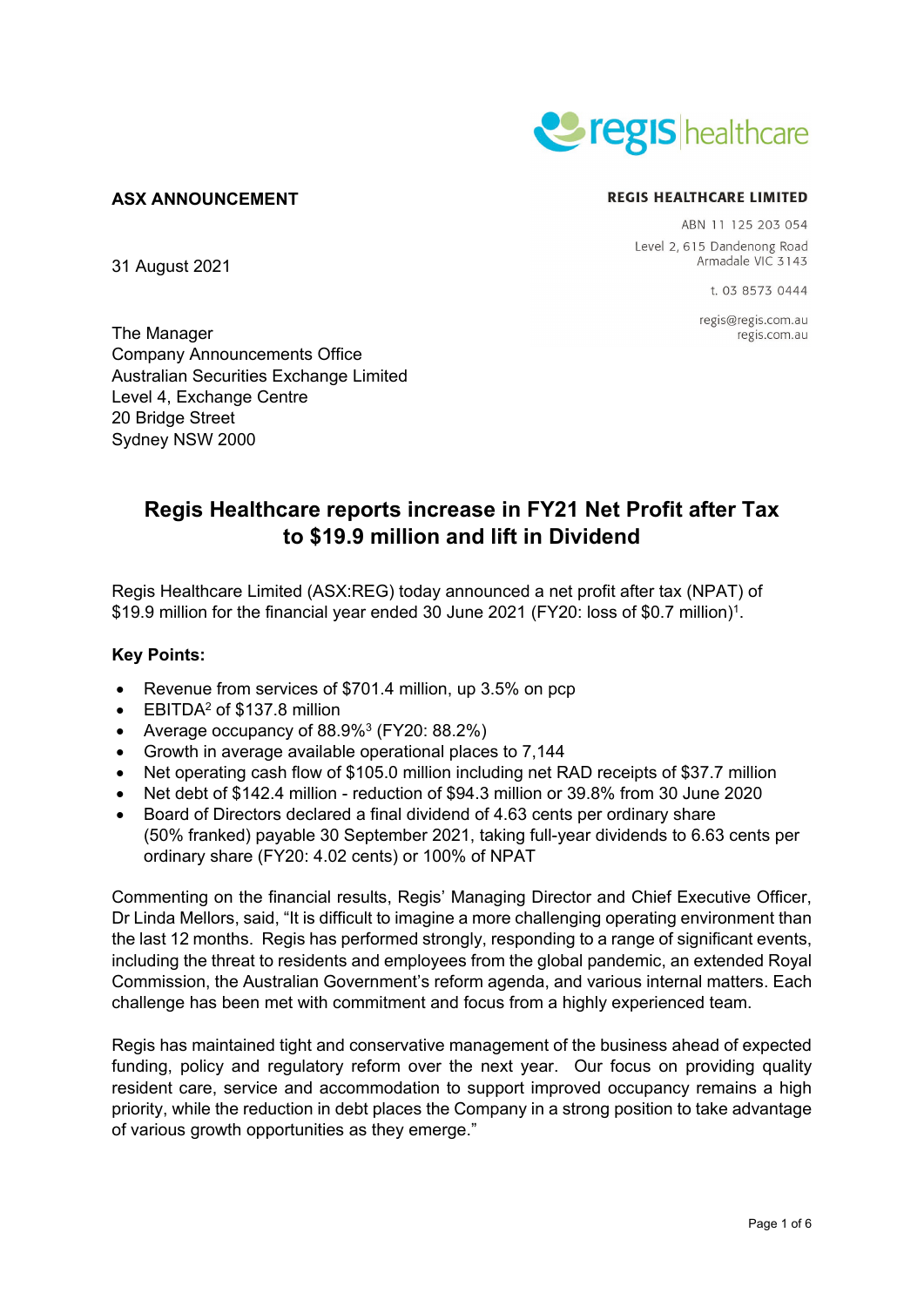

# **Royal Commission into Aged Care Quality and Safety**

The Australian Government called the Royal Commission into Aged Care Quality and Safety for the purposes of ensuring that the oldest and most vulnerable Australians receive care that supports and respects their dignity and recognises the contribution they have made to society. Regis welcomed the Australian Government's response to the Royal Commission's Final Report recommendations and will continue to work with consumers, the Australian Government and stakeholders on advancing aged care reform.

# **COVID-19**

As the impact of the COVID-19 pandemic continues to be felt across the industry, the Company remains vigilant with infection prevention and control measures. These measures continue to be monitored and refined across all homes in response to health directions, various outbreaks, lockdowns or "hot spot" activity.

Dr Mellors said, "Regis has in place in-house specialist infection control expertise, robust operational controls and detailed business continuity plans. The Company continues to review the progress of the COVID-19 pandemic and take necessary steps to protect the health, wellbeing and safety of residents, clients and employees."

Residents of Regis aged care homes were offered vaccination against COVID-19 through an Australian Government program. The Company was subsequently successful in securing Department of Health approval to partner with an external provider to offer vaccination to every Regis residential aged care employee and volunteer, and any willing resident yet to be vaccinated. The first clinic at every Regis aged care home has been completed and the Company expects all second clinics to be completed by mid-September. Residents, employees and volunteers can continue to access vaccination through their community provider or public clinics.

The current status (as at 27 August 2021) of the Regis vaccination program is as follows:

| <b>Vaccination</b> | <b>First dose</b> | <b>Second dose</b> |
|--------------------|-------------------|--------------------|
| Residents          | 86%               | 78%                |
| <b>Employees</b>   | 86%               | 58%                |

Responding to the COVID-19 pandemic and the operational changes made as a result are now effectively business as usual. The Company anticipates ongoing costs associated with infection prevention and control including the use of personal protective equipment.

During the year, the Company received \$7.7 million of Government funding and \$4.2 million of Government grants in relation to COVID-19. The Company incurred COVID-19 related costs of \$11.8 million including incremental staff costs, personal protective equipment, infection prevention and control, and employee welfare. Of these costs, \$9.7 million was incurred in the first half of the financial year (H2 FY21: \$2.1 million).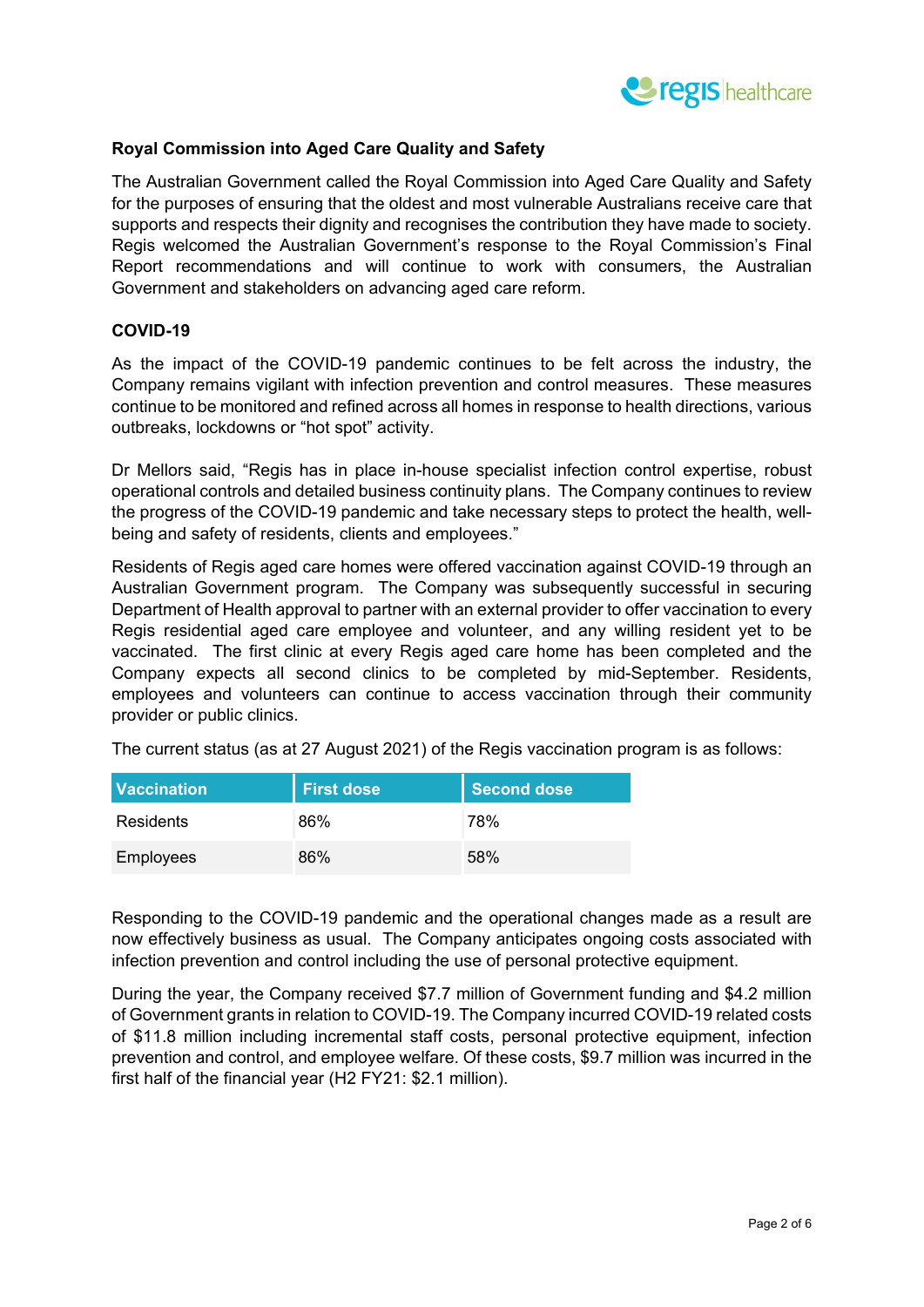

# **Financial Results**

| \$ millions                              | <b>FY21</b> | $(Resated)^1$<br><b>FY20</b> | $\triangle$ FY20<br>to FY21 |
|------------------------------------------|-------------|------------------------------|-----------------------------|
| Revenue from services                    | 701.4       | 677.9                        | 3.5%                        |
| Other income <sup>4</sup>                | 83.0        | 72.3                         | 14.8%                       |
| EBITDA <sup>2</sup>                      | 137.8       | 141.6                        | $(2.7\%)$                   |
| <b>NPAT</b>                              | 19.9        | (0.7)                        |                             |
| Capital expenditure                      | 18.7        | 44.0                         | (57.5%)                     |
| Net RAD cash inflow                      | 37.7        | 69.8                         | $(46.0\%)$                  |
| Net operating cash flow                  | 105.0       | 127.2                        | (17.5%)                     |
| Net debt                                 | 142.4       | 236.7                        | $(39.8\%)$                  |
| Average occupancy <sup>3</sup> %         | 88.9%       | 88.2%                        | 0.7pts                      |
| Staff expenses / revenue from services % | 74.3%       | 73.6%                        | 0.7pts                      |
| Basic EPS (cents per share)              | 6.63        | (0.24)                       |                             |

# **Trading Performance**

Revenue from services of \$701.4 million for the year ended 30 June 2021 included:

- \$6.8 million (FY20: \$6.4 million) COVID-19 Government funding;
- \$0.9 million (FY20: \$1.8 million) temporary uplift in Aged Care Funding Instrument; and
- \$5.4 million (FY20: \$nil) Government funding post Royal Commission Final Report.

Average occupancy improved to  $88.9\%$ <sup>3</sup> (FY20: 88.2%) with increased contributions from New South Wales, Queensland, Western Australia and Tasmania offset by Melbourne-based homes which were significantly impacted in late 2020 by the second wave of COVID-19. Excluding Victoria, average occupancy for the year was 90.0% across the remaining portfolio of homes. Average occupancy in the second half of the year improved to 89.6% (excluding Victoria - 90.3%). The occupancy spot rate at 27 August 2021 was 89.3% and has been impacted by current lockdowns in New South Wales and Victoria.

Government underfunding of resident care continued in the 2021 year with increased staff expenses due to the impact of Enterprise Agreements only being partly offset by the 1 July 2020 indexation increase applied by the Australian Government to aged care funding.

Net profit after income tax of \$19.9 million included the following one-off items (before tax):

- COVID-19 related funding of \$7.7 million and grants of \$4.2 million;
- COVID-19 related costs \$11.8 million;
- Net fair value gain on investment properties \$9.2 million;
- Profit on sale of assets \$2.8 million;
- Additional costs associated with regulatory penalties \$2.2 million; and
- Cyber-security incident costs \$0.7 million.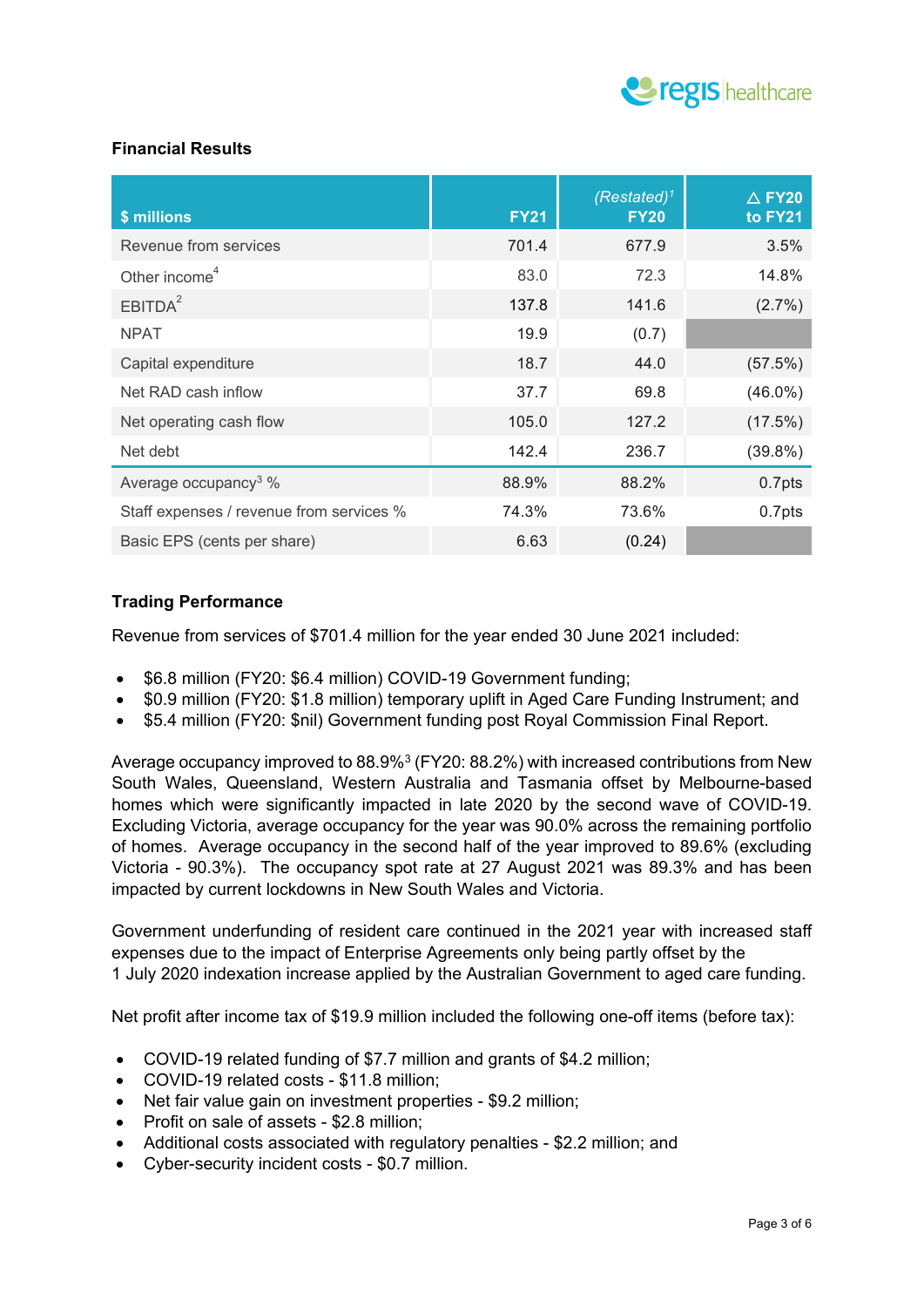

# **Potential Employee Entitlement Underpayments**

Regis announced to the ASX on 9 August 2021 that it had identified potential underpayments of employee entitlements to certain current and former employees under its enterprise agreements.

Regis, with the assistance of external advisors, has commenced a review to determine the extent of underpayments looking back 6 years. While this review is ongoing, based on preliminary analysis, Regis has provided \$35.0 million in the financial statements in relation to the issue.

The impact of the potential underpayment on profit before income tax for the financial year ended 30 June 2021 was \$7.1 million (2020: \$6.4 million), with the remaining amount recorded as a prior period restatement in accordance with Australian Accounting Standard AASB 108 *Accounting Policies, Changes in Accounting Estimates and Errors*<sup>3</sup>*.*

#### **Cash Flow and Net Debt**

Net cash flows from operating activities for the year ended 30 June 2021 were \$105.0 million (FY20: \$127.2 million). Net cash inflows were negatively impacted by COVID-19, particularly in Victoria.

In February 2021, Regis completed the refinancing of its \$515 million syndicated debt facility which included the extension of \$150 million to March 2023 and \$365 million to March 2024.

Refundable Accommodation Deposits (RADs) and accommodation bond net cash inflows were \$37.7 million (FY20: \$69.9 million) including \$33.0 million received in the second half of the year, despite COVID-19 related lockdowns that impacted a number of Regis' homes.

The balance sheet was strengthened by the sale of a parcel of land situated at Palm Beach, Queensland, which was sold for approximately \$21.0 million. In total, \$26.1 million was received during the year in relation to the sale of assets with proceeds used to reduce debt.

During the year, the Company repaid \$100.4 million (FY20: \$71.0 million) of bank borrowings. Net debt at 30 June 2021 of \$142.4 million (FY20: \$236.7 million) represented a 39.8% reduction on the prior year with a leverage ratio<sup>5</sup> of 2.0x (FY20: 3.0x).

#### **Capital Expenditure**

During the year, the Company invested \$18.7 million (FY20: \$44.0 million) in capital expenditure mainly on maintenance and refurbishment of homes reflecting the Board's decision to pause a number of planned development initiatives until the policy and funding environment is more certain and supportive of appropriate returns on investments in new developments.

The Company's growth strategy continues to include the following four levers:

- Greenfield aged care and retirement living developments;
- Aged care facility and home care acquisitions;
- Expansion and reconfiguration of existing facilities; and
- Aged care portfolio acquisition opportunities as they arise.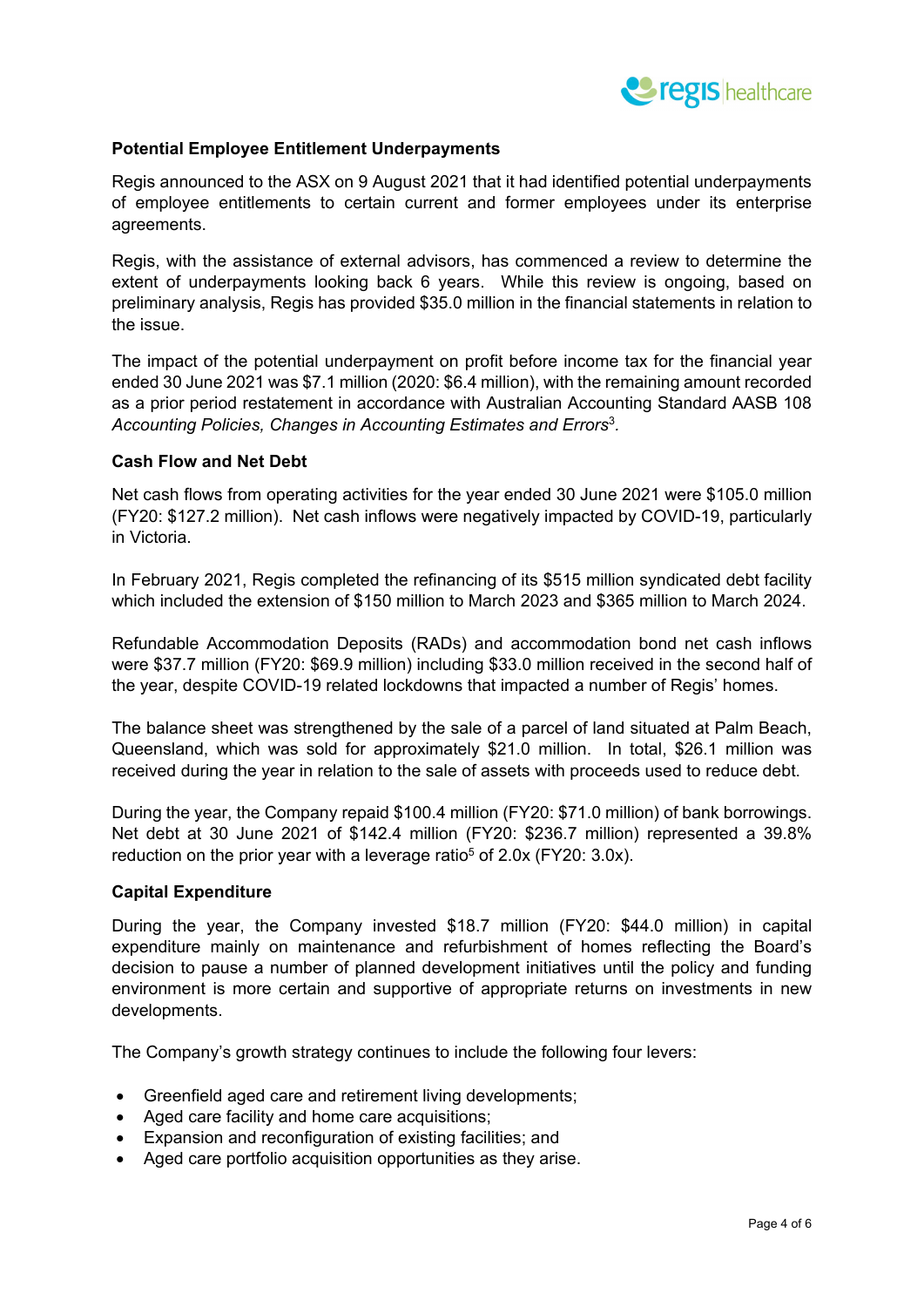

# **Cyber-Security Incident**

On 3 August 2020, the Company advised the ASX that it had been the target of a cybersecurity attack. The Company promptly implemented its back-up and business continuity systems and the incident did not affect the delivery of resident care or services. The incident did not materially impact the Company's day-to-day operations.

#### **Washington H. Soul Pattinson (WHSP) Proposals to Acquire Regis**

In September 2020, the Company received an initial confidential, non-binding indicative proposal from WHSP to acquire Regis for \$1.65 per share. On 19 November 2020, WHSP announced a non-binding indicative proposal to acquire Regis for \$1.85 per share.

Both proposals were rejected on the basis that they materially undervalued the Company. WHSP formally withdrew its proposal on 20 January 2021.

#### **Oneview Healthcare PLC**

On 21 December 2020, Oneview Healthcare PLC lodged a claim in the Supreme Court of Victoria against the Group seeking damages for alleged breach of a collaboration agreement between the two parties. Regis has engaged external legal counsel and continues to strongly defend the matter.

#### **Regulatory Penalties**

On 23 January 2021, the Aged Care Quality and Safety Commission (ACQSC) applied regulatory penalties to Regis Nedlands of a Sanction and a Notice to Agree. Regis complied with all actions and requirements stipulated by the ACQSC, including appointment of an independent advisor and weekly reporting to ACQSC. The sanction expired on 23 July 2021.

On 24 April 2021, the ACQSC applied regulatory penalties to Regis Tiwi of a Sanction and a Notice to Agree. Regis is complying with all actions and requirements stipulated by the ACQSC, including appointment of an independent advisor and weekly reporting to ACQSC. The sanction is due to expire on 24 October 2021.

#### **Dividends**

On 24 February 2021, the Board of Directors declared an interim dividend of 2.00 cents per ordinary share totalling \$6.0 million (50% franked) for the year ended 30 June 2021, paid on 8 April 2021.

On 31 August 2021, the Board of Directors declared a final dividend of 4.63 cents per ordinary share totalling \$13.9 million (50% franked) for the year ended 30 June 2021, payable on 30 September 2021.